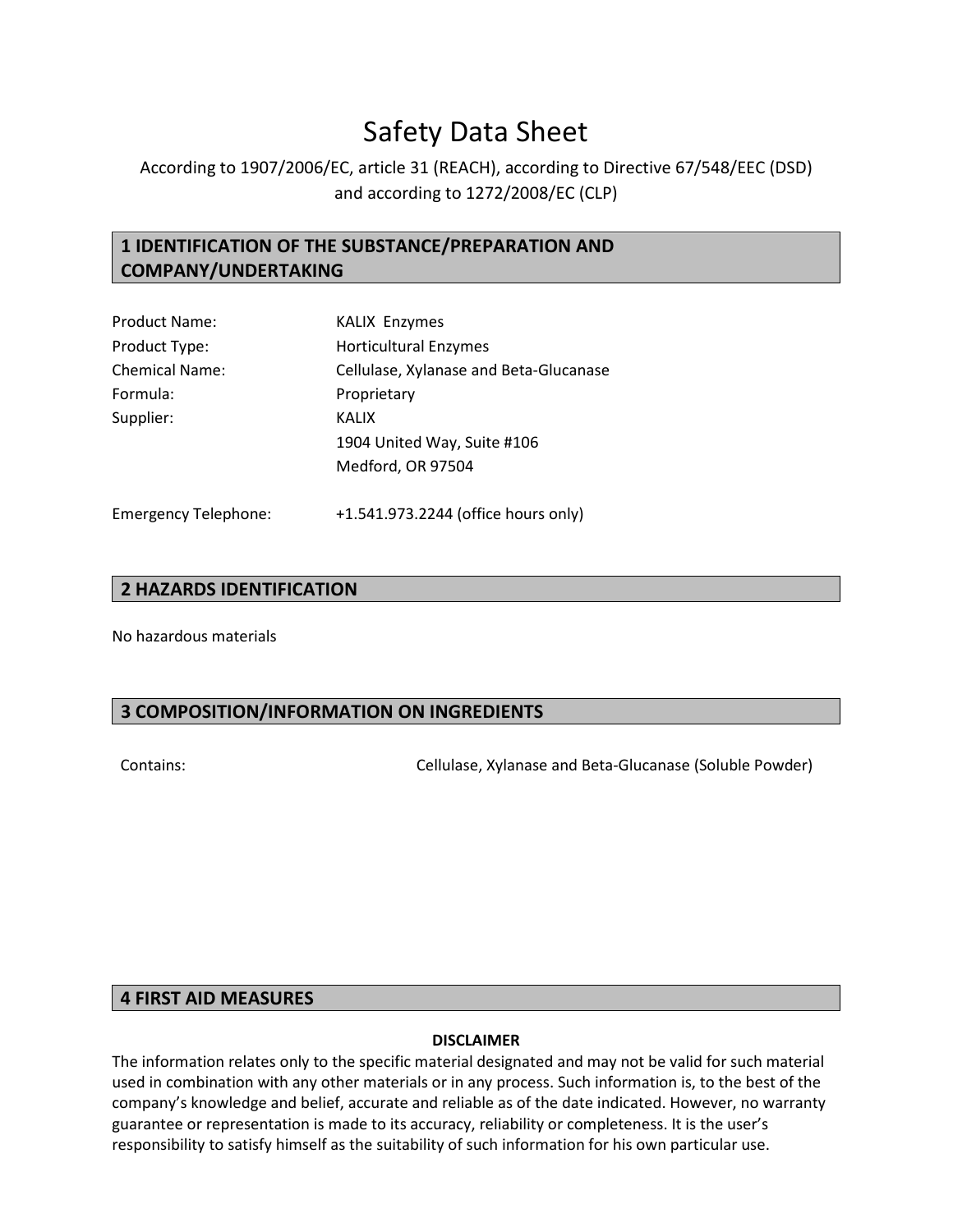Emergency and First Aid Procedure:

| Inhalation: | Supply fresh air; consult doctor                                                  |
|-------------|-----------------------------------------------------------------------------------|
| Skin:       | In case of eye or skin contact, flush with water, wash with soap and water. If    |
|             | irritation persists, contact physician.                                           |
| Eyes:       | In case of eye or skin contact, flush with water. If irritation persists, contact |
|             | physician.                                                                        |
| Ingestion:  | Flush with water. If irritation persists, contact physician.                      |

## **5 FIRE FIGHTING MEASURES**

| Flash Point, °F:                                                     | N/A         |
|----------------------------------------------------------------------|-------------|
| Auto Ignition Temperature, °F:                                       | N/A         |
| Flammable limits in air, % by volume:                                | N/A         |
| <b>Fire Extinguishing materials</b>                                  |             |
| N-P-K fertilizer solutions are non-flammable. If involved in a fire, | N/A         |
| use:                                                                 | <b>None</b> |
| Special fire fighting procedure:                                     | None        |
| Unusual fire and explosion hazards:                                  |             |

## **6 ACCIDENTAL RELEASE MEASURES**

| Precautions if Material is Spilled or | Sweep into containers                         |
|---------------------------------------|-----------------------------------------------|
| Released:                             |                                               |
| Waste Disposal Methods:               | Dispose according to federal, state and local |
|                                       | regulations                                   |

# **7 HANDLING AND STORE**

Storage and Handling: Store in tightly sealed containers in cool dry area, away from heat, flame and sunlight Special Precautions: None Required

# **8 EXPOSURE CONTROLS/PERSONAL PROTECTION**

| Ventilation and engineering controls: | N/A                                   |
|---------------------------------------|---------------------------------------|
| Respiratory protection:               | Face mask suggested                   |
| Eye protection:                       | Goggles or safety glasses recommended |
| Gloves:                               | N/A                                   |
| Other clothing and equipment:         | N/A                                   |

#### **DISCLAIMER**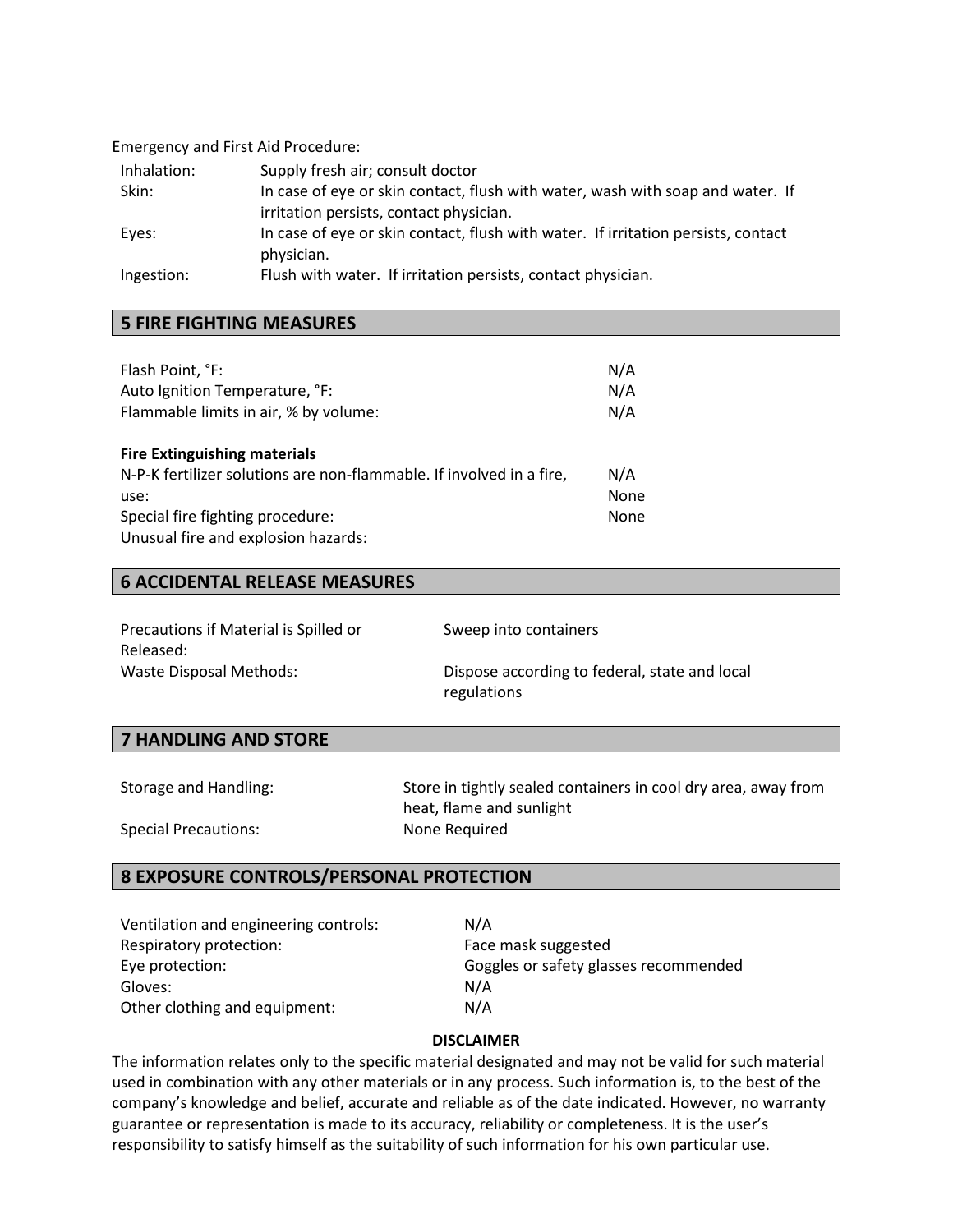#### **Precautionary statements:**

Other handling and storage requirements: Protective measures during maintenance of contaminated equipment: N/A N/A

#### **9 PHYSICAL AND CHEMICAL PROPERTIES**

| Flash Point (closed cup method): | N/A               |
|----------------------------------|-------------------|
| <b>Specific Gravity:</b>         | N/A               |
| Vapor Pressure:                  | N/A               |
| Vapor Density:                   | N/A               |
| <b>Boiling Point:</b>            | N/A               |
| <b>Melting Point:</b>            | N/A               |
| Solubility in Water:             | 100%              |
| Appearance:                      | <b>Tan Powder</b> |

#### **10 STABILITY AND REACTIVITY**

| Stability:                        | Stable         |
|-----------------------------------|----------------|
| Hazardous Polymerization:         | Will not occur |
| Materials to Avoid:               | N/A            |
| Conditions to Avoid:              | N/A            |
| Hazardous Decomposition Products: | N/A            |

# **11 TOXICOLOGICAL INFORMATION**

#### **SYMPTOMS OF OVEREXPOSURE:**

| Inhaled:                                | None                                    |
|-----------------------------------------|-----------------------------------------|
| Contact with skin or eyes:              | Wash with water                         |
| Absorbed through skin:                  | N/A                                     |
| Swallowed:                              | If ingested may cause laxative reaction |
|                                         |                                         |
| HEAITH ECCECTS OD DISKS CDOM EVDOSIJDE. |                                         |

#### **HEALTH EFFECTS OR RISKS FROM EXPOSURE:**

| Acute:        | None |
|---------------|------|
| Chronic:      | None |
| Reproductive: | None |

#### **MEDICAL CONDITIONS AGGRAVATED BY EXPOSURE:**

POTENTIAL OR SUSPECTED CANCER AGENT

No

#### **DISCLAIMER**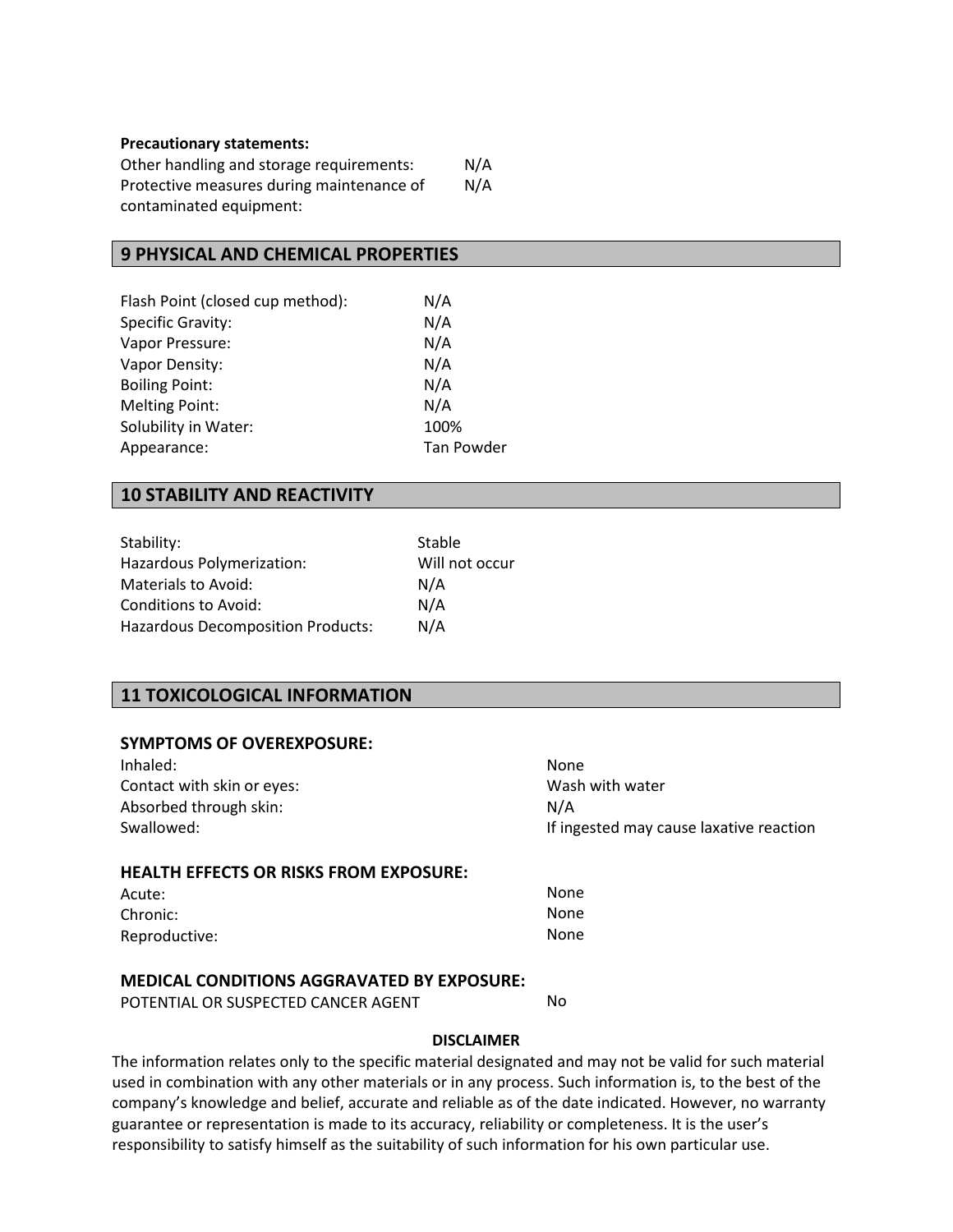## **12 ECOLOGICAL INFORMATION**

Occupational Exposure Limit: N/A Threshold Limit Value: Not established OSHA Permissible Exposure Limit: Not established

#### **13 DISPOSAL CONSIDERATIONS**

#### **DISPOSAL METHODS**

Dispose of all wastes in accordance with Federal, State and Local regulations.

#### **14 TRANSPORT INFORMATION**

Non Hazardous

| <b>CONTAINS:</b>       | Horticultural<br>Enzymes |                                                                                                                 |
|------------------------|--------------------------|-----------------------------------------------------------------------------------------------------------------|
| <b>SAFTEY PHRASES:</b> | S1/2                     | Keep out of the reach of children                                                                               |
|                        | S <sub>17</sub>          | Keep away from combustible material                                                                             |
|                        | S <sub>26</sub>          | In case of contact with eyes, rinse                                                                             |
|                        |                          | immediately with plenty of water and seek<br>medical advice                                                     |
|                        | <b>S28</b>               | After contact with skin, wash immediately<br>with plenty of water                                               |
|                        | S36/37/39                | Wear suitable protective clothing, gloves<br>and eye/face protection                                            |
|                        | S45                      | In case of accident or if you feel unwell<br>seek medical advice Immediately (show the<br>label where possible) |

#### **16 OTHER INFORMATION**

REVISION DATE: 1/28/2019

#### **DISCLAIMER**